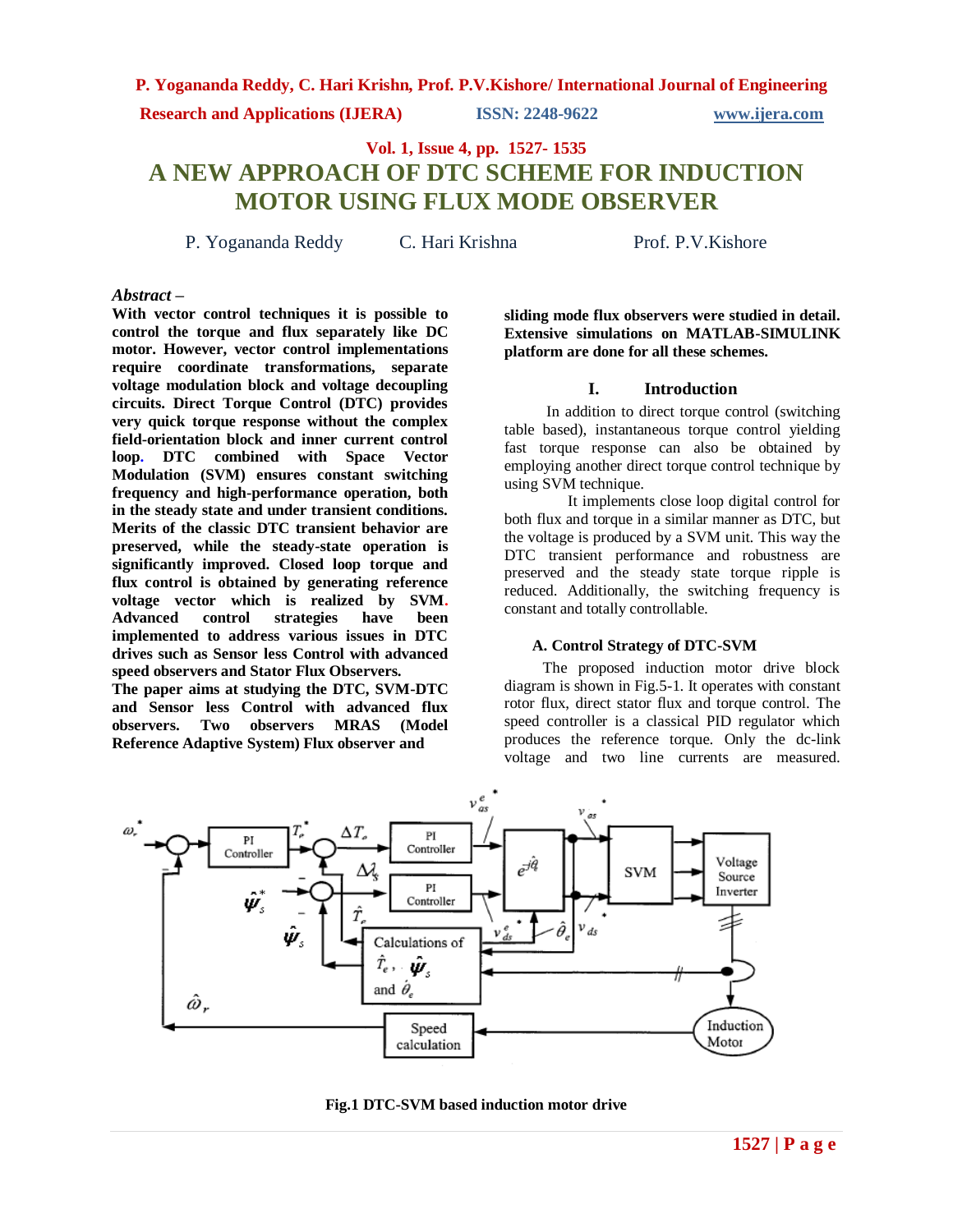# **Research and Applications (IJERA) ISSN: 2248-9622 www.ijera.com**

### **Vol. 1, Issue 4, pp. 1527- 1535**

Therefore the main theme of direct torque control is to regulate the torque and magnitude of flux directly without invoking any concept of field orientation. Following this essential concept, SVM based induction motor drives has two proportional integral (PI) type controllers to regulate the flux amplitude and torque, respectively. Therefore, both the torque and the magnitude of flux are under control, thereby generating the voltage command for inverter control. Noting that no decoupling mechanism is required since the flux magnitude and torque can be regulated by the PI controllers.

The electromagnetic torque developed by induction motor is

$$
T_e = \frac{3}{2} \left(\frac{P}{2}\right) \left(\psi_{ds}^s \dot{t}_{qs}^s - \psi_{qs}^s \dot{t}_{ds}^s\right) \quad Nm \tag{1}
$$

Here we used induction motor model equations in stationary reference frame.

 It implements close loop control for both flux and torque in a similar manner as DTC, but the voltage is produced by a SVM unit is explained in chapter 4. It receives the output of PI controllers that is reference voltage as shown in figure 5-2. Finally our aim is to generate this voltage by using SVM unit.



The stator flux and torque close loop control is achieved by the DTC-SVM unit. In order to reduce the torque and flux pulsations and, implicitly, the current harmonics content, in contrast to the standard DTC, we do use decoupled PI flux and torque controllers and space vector modulation. Equations (5.4)-(5.5) are the inputs of SVM unit and it gives the control signal to inverter.

#### **B.Torque and Flux Controller**

The controller contains two PI regulators one for flux and one for torque. It receives as inputs the stator flux and torque errors and generates the inverter's command signals. The dq components of the reference voltage vector in a stator flux reference frame are;

$$
V_d^* = (K_{P\psi} + K_{I\psi} / s)(\psi_s^* - \psi_s)
$$
 (2)

$$
V_q^* = (K_{PT} + K_{IT} / s)(T_e^{*} - T_e) + \psi_s \omega_{\psi s}
$$
 (3)

The inverter control signals are produced by the SVM unit. it receives the reference voltages (5.2) and (5.3) in a stator flux reference frame. The SVM principle is based on the switching between two adjacent active vectors and a zero vector during one switching period. The reference voltage vector defined by its length  $|V_{ref}|$  (4) and angle  $\alpha$  (5) in a stator reference can be produced by adding two adjacent active vectors &, if necessary, a zero vector  $V_0$  OR  $V_7$ .

$$
V_{ref} = \sqrt{{V_d^*}^2 + {V_q^*}^2}
$$
 (4)

$$
\alpha = \tan^{-1} \left( \frac{V_a^*}{V_a^*} \right) + \theta_{\psi s} \tag{5}
$$

### **II. CONTROL OF INVERTERS AND SPACE VECTOR MODULATION TECHNIQUES**

Sensors are very important in control of induction motor Drives. The position, speed and flux sensors improve the operating characteristics of induction motor drives. But at same time they increase the cost of the drives. Hence we are going for sensorless control. It is an important issue in implementing DTC of induction motor drives is to obtain accurate information about stator flux level and position for the entire speed range. Sensorless drives operate with out speed or position sensors, which increase their robustness and reduce the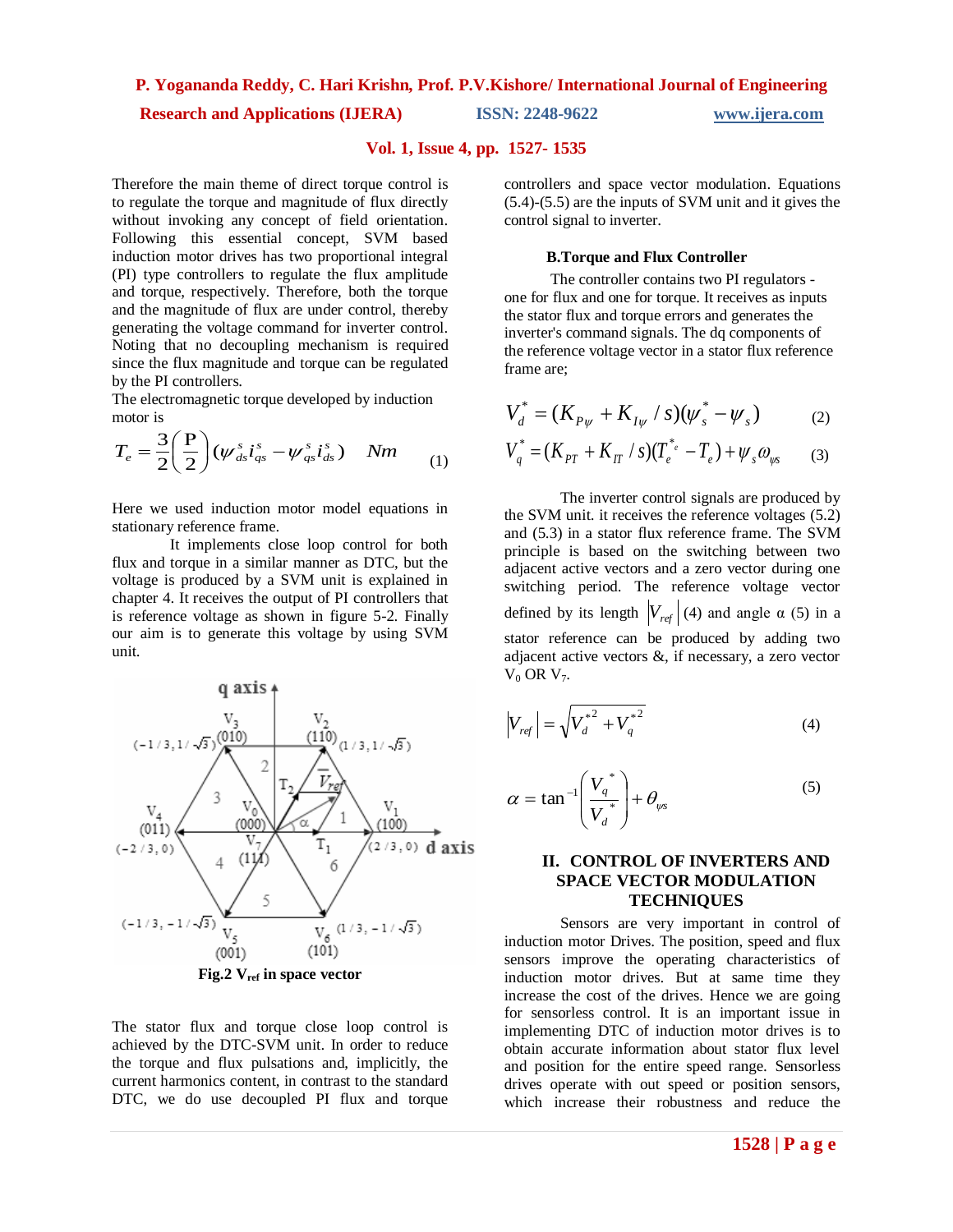#### **Research and Applications (IJERA) ISSN: 2248-9622 www.ijera.com**

#### **Vol. 1, Issue 4, pp. 1527- 1535**

equipment cost. Usually, full-order observers employ the linear, time-variable state-space model of the motor with the stator flux and the stator current as state variables. Various reference frames can be selected, but always only one reference frame was utilized for the observer realization. Whatever that frame is, at least one element of the matrix contains the rotor speed, and the observer has to be speed adaptive. Usually, the flux is estimated first, while speed estimation is the last step. Consequently, the estimated speed is affected by cumulative noise and delays. This estimate is fed back to the flux observer in the same, or subsequent sampling cycles. In this way, the accuracy of state estimation may progressively deteriorate. The speed adaptive observer has been proven stable, but undesirable effects, such as limit cycles, sensitivity to noise, or phase shifting tend to occur.

Use of two reference frames allows eliminating the speed adaptation. This feature is significant in drives that do not need the speed estimation for control. (Torque-controlled drives)

As it is the sensorless drives are still equipped with voltage and current sensors, signals from which are used in control algorithms. These sensors are inexpensive and installed away from the motor.

Sensorless drives employ a variety of estimators and observers of motor speed, torque and fluxes. An estimator calculates a given variables using the appropriate motor equations into which the

measured values of stator voltage and current are substituted. Observers are more sophisticated with self adjustment feature. They are usually based on two or three independent estimators, whose output signals are compared. Their difference analogous to the control error in closed loop control system .it is used to adjust signals in the observer until the error is minimized. Here we are going to study the two types of flux observers.

- 1. Model Reference Adaptive System (MRAS).
- 2. Sliding Mode flux observer.

#### **A. Model Reference Adaptive System (MRAS)**

In this the estimator calculates the stator flux based on the induction motor equations  $(6)$ – $(9)$ . The inputs of the state estimator are the stator voltage and current space vectors. They are referred to a stationary reference frame.

$$
u_s = R_s i_s + \frac{d\psi_s}{dt} + j\omega_e \psi_s \tag{6}
$$

$$
0 = R_r i_r + \frac{d\psi_r}{dt} + j(\omega_e - \omega_r)\psi_r
$$
 (7)

$$
\psi_s = L_s i_s + L_m i_r \tag{8}
$$

$$
\psi_r = L_r i_r + L_m i_s \tag{9}
$$



**Fig.3 MRAS Flux Observer**

The flux estimator is a full-order widespeed-range stator and rotor flux observer. (see Fig.3). It contains two models the open-loop current model which is supposed to produce an accurate value, especially for low-speed operation, and the adaptive voltage model for wide speed range operation. The rotor flux current model estimator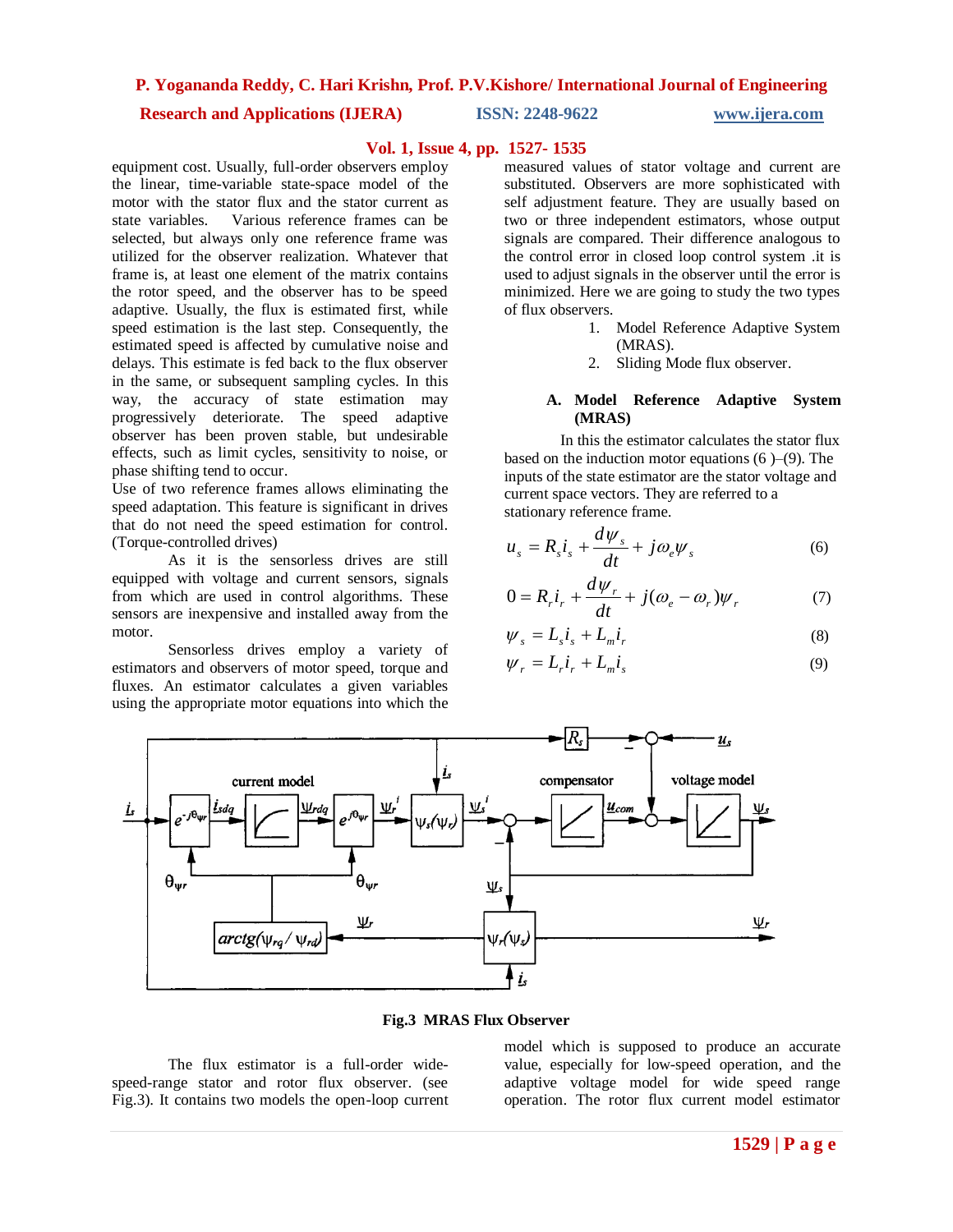# **Research and Applications (IJERA) ISSN: 2248-9622 www.ijera.com**

### **Vol. 1, Issue 4, pp. 1527- 1535**

(10) is deduced from (7) and (9) in a rotor flux reference frame (subscript "r") using the measured stator current.

$$
\psi_r = \frac{L_m}{(1+sT_r)}i_s - j\frac{\omega_e - \omega_r}{(1+sT_r)}\psi_r
$$
 (10)

For rotor flux coordinates, the d,q rotor flux components are

$$
\psi_{rd} = \frac{L_m}{(1 + sT_r)} i_{sd} \tag{11}
$$

$$
\psi_{rq} = 0 \tag{12} \qquad \qquad a_{11} = -j\omega_{e}^{(6.7)}
$$

The output of the open loop current model is the stator flux calculated in stator coordinates is

$$
\psi_s = \frac{L_m}{L_r} \psi_r + \frac{L_s L_r - L_m^2}{L_r} i_s \qquad (13) \qquad a_{21} = \left[ \frac{r_r}{L_r} \overline{(6.8)} \psi_e \right]
$$

The voltage model is based on (6.1) and uses the stator voltage and current measurements. For the stator reference frame, the stator flux is simply

$$
\psi_s = \int (u_s - i_s R_s - u_{com}) dt.
$$
 (14)  $b_1 = 1$ ,  $b_6 = 1$ 

In order to correct the value of estimated stator flux, to compensate for errors associate with pure

integrator and stator resistance *Rs* measurement at

low speed and to provide a wide speed range operation for the entire observer, the voltage model is adapted through a PI compensator.

$$
u_{com} = (K_p + K_l \frac{1}{s})(\psi_s - \psi_s^{i})
$$
 (15)

Where  $K_P$ ,  $K_I$  are PID gains.

The rotor flux  $\psi_r$  is calculated in a stator reference frame from the following equation

$$
\psi_r = \frac{L_r}{L_m} \psi_s - \frac{L_s L_r - L_m^2}{L_r} i_s \tag{16}
$$

Hence finally we get the both stator and rotor fluxes.

#### **B. SLIDING MODE OBSERVER**

Accurate estimation of IM variables that are not directly measured is crucial for good operation of a sensorless drive. Usually, full-order observers employ the linear, time-variable state-space model of the motor. The motor model in arbitrary reference

frame, which rotates with the speed  $\omega_e$ , with the stator flux and the stator current as state variables, is

$$
\frac{d}{dt} \begin{bmatrix} \varphi_s \\ i_s \end{bmatrix} = \begin{bmatrix} a_{11} & a_{12} \\ a_{21} & a_{22} \end{bmatrix} \begin{bmatrix} \varphi_s \\ i_s \end{bmatrix} + \begin{bmatrix} b_1 \\ b_2 \end{bmatrix} u_s \qquad (17)
$$

$$
= Ax + Bu_s
$$

$$
i_s = Cx \qquad (18)
$$

Where

$$
a_{11} = -j\omega_e^{(6.7)}
$$
  
\n
$$
a_{12} = -R_s
$$
  
\n
$$
a_{21} = \left[\frac{r_r}{L_r} \overline{(6.8)}\omega_e\right] \frac{L_r}{\sigma}
$$
  
\n
$$
a_{22} = j(\omega_r - \omega_e) - \frac{L_r r_s}{\sigma} - \frac{L_s r_r}{\sigma}
$$
  
\n
$$
b_1 = 1 \quad b_{(6.9)} \frac{L_r}{\sigma};
$$
  
\n
$$
C = \begin{bmatrix} 0 & 1 \end{bmatrix}
$$
  
\n
$$
\sigma = L_s L_r - M^2.
$$

$$
\frac{d}{dt}[x] = Ax + Bu_s + K \operatorname{sgn}(i_s - \hat{i}_s)
$$
 (19)

Where the gain K is selected so as the observer is stable. Other dynamic models of the motor can be used instead of (17) and (18). Various reference frames can be selected, but always only one reference frame was utilized for the SMO realization. Whatever that frame is, at least one element of the matrix contains the rotor speed, and the observer has to be speed adaptive. Usually, the flux is estimated first, while speed estimation is the last step. Consequently, the estimated speed is affected by cumulative noise and delays. This estimate is fed back to the flux observer in the same, or subsequent sampling cycles. In this way, the accuracy of state estimation may progressively deteriorate. The speed adaptive observer has been proven stable, but undesirable effects, such as limit cycles, sensitivity to noise, or phase shifting tend to occur.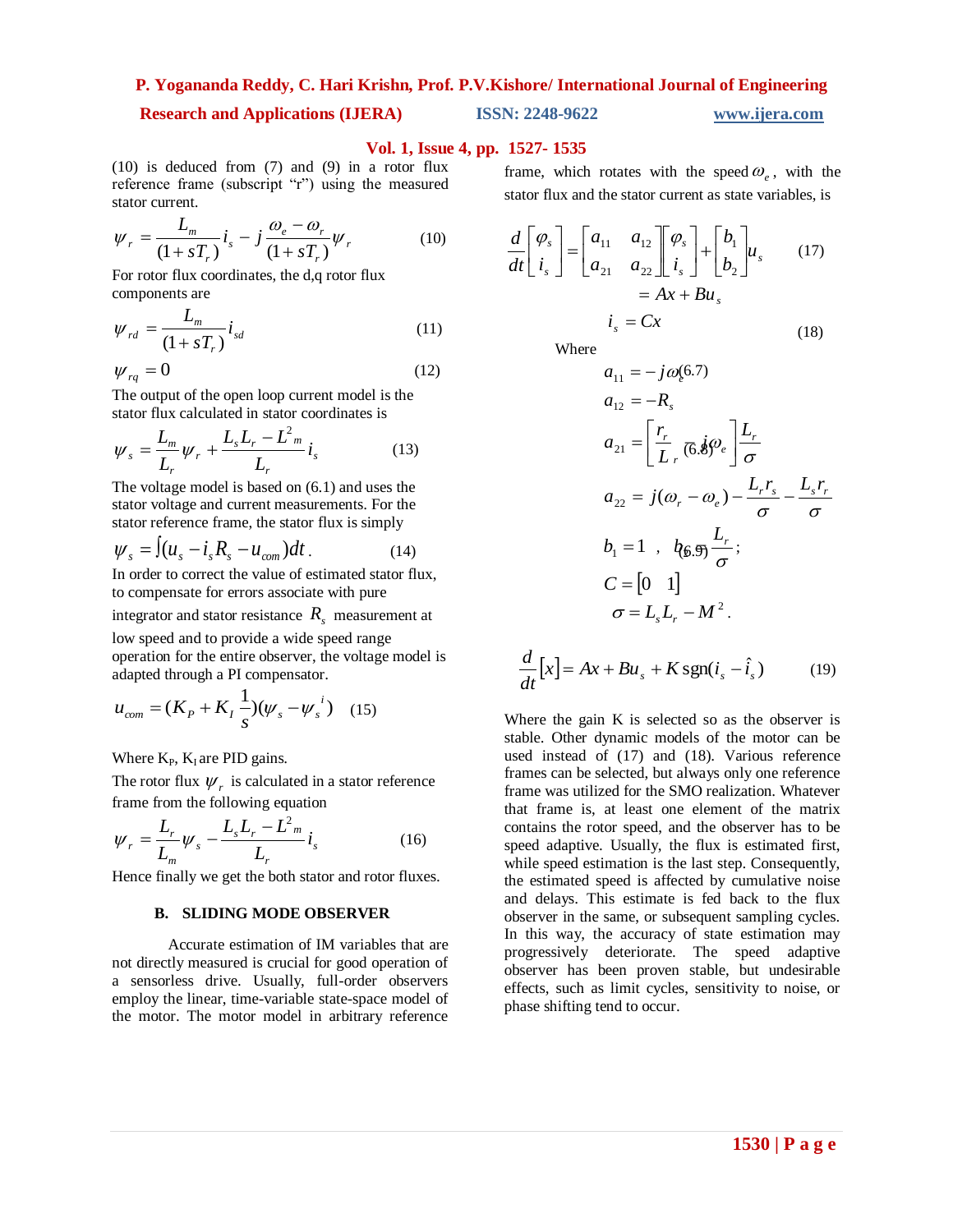# **Research and Applications (IJERA) ISSN: 2248-9622 www.ijera.com**



#### **Vol. 1, Issue 4, pp. 1527- 1535**

**Fig.4 Sliding Mode Flux Observer.**

An inherently sensorless SMO, shown in Fig.4, has been developed. It is input–output equivalent to (17), and using two reference frames allows eliminating the speed adaptation. This feature is significant in drives that do not need the speed estimation for control (torque-controlled drives) and it is expected to produce better results than (17). The induction motor stator current is

$$
i_s = \frac{L_r \varphi_s + L_m \varphi_r}{\sigma} \tag{20}
$$

Replacing  $(6.15)$  in the second equation of  $(6.14)$ , the SMO is

$$
\frac{d}{dt}\hat{\varphi}_s = -r_s i_s - j\omega_e \varphi_s + u_s + K_1 \operatorname{sgn}(i_s - \hat{i}_s) \quad (21)
$$

$$
\frac{d}{dt}\hat{\varphi}_r = \frac{L_r M}{\sigma}\hat{\varphi}_s - \left[\frac{L_s r_r}{\sigma} + j(\omega_e - \omega_r)\right]\hat{\varphi}_r + K_2 \operatorname{sgn}(i_s - \hat{i}_s) \quad (22)
$$

$$
\hat{i}_s = \frac{L_r \hat{\phi}_s - L_m \hat{\phi}_r}{\sigma} \tag{23}
$$

Since only algebraic manipulations were involved, the sliding observers  $(18)$  and  $(20)$ – $(23)$  are equivalent.

In order to eliminate the rotor speed adaptation, the stator equation (21) is implemented in stator reference frame, and the rotor equation (22) is implemented in rotor flux frame (superscript "r"), which rotates with rotor flux speed  $\omega_{\scriptscriptstyle\!{qr}}$  ,

$$
\frac{d}{dt}\hat{\varphi}_s = -r_s i_s + u_s + K_1 \operatorname{sgn}(i_s - \hat{i}_s)
$$

$$
\frac{d}{dt}\hat{\varphi}_{rd} = \frac{L_r M}{\sigma} \hat{\varphi}_{sd} - \frac{L_s r_r}{\sigma} \hat{\varphi}_{rd} + \operatorname{Re}(K_2 \operatorname{sgn}(i_s - \hat{i}_s))
$$

The estimated position of the rotor flux frame is obtained as, where another estimate of the rotor flux, in the stator frame, has been calculated as

$$
\theta_{\psi r} = \tan^{-1}(\frac{\hat{\psi}_{rq}}{\hat{\psi}_{rd}})
$$

In this manner we observe the accurate values of stator and rotor fluxes.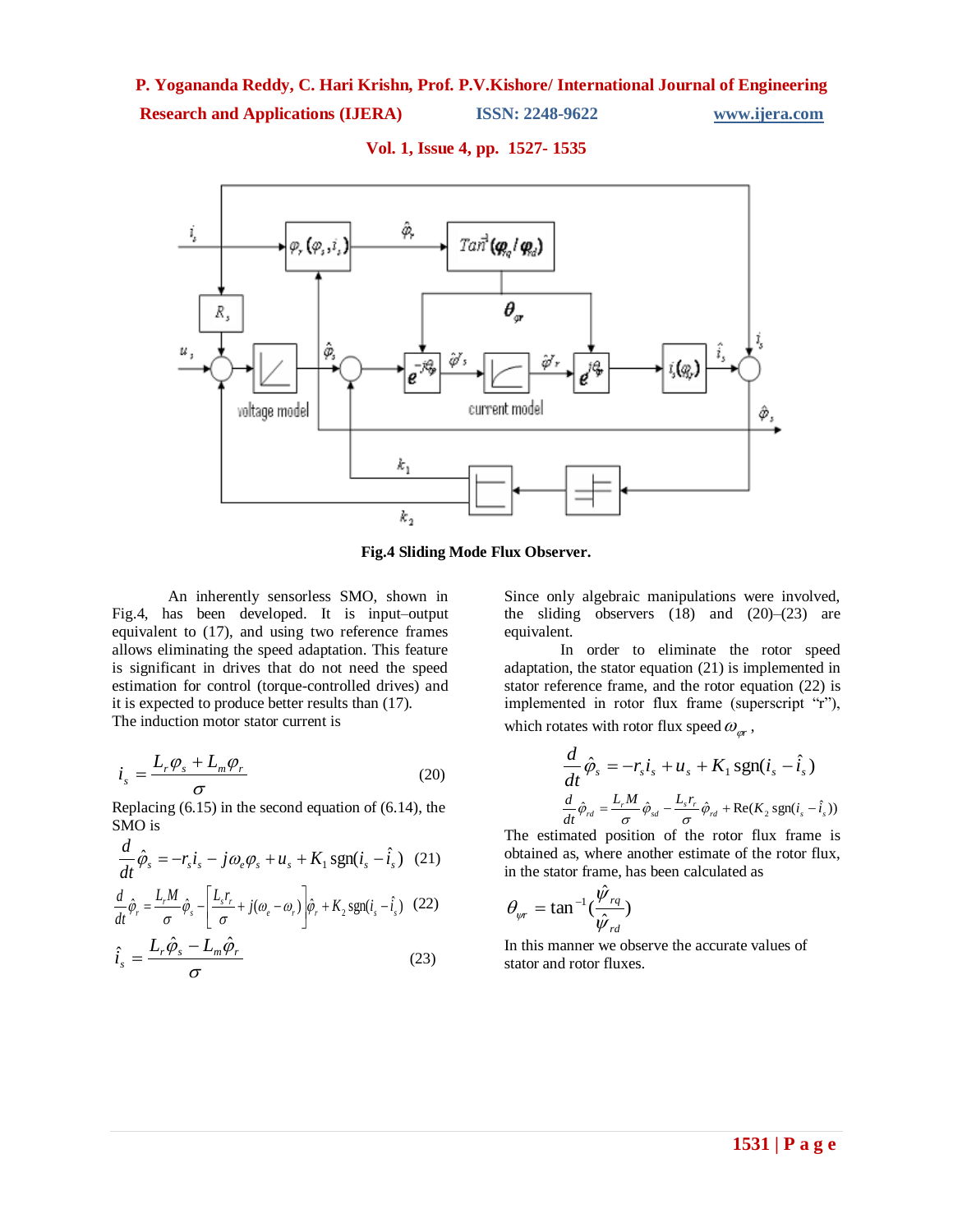**Research and Applications (IJERA) ISSN: 2248-9622 www.ijera.com**

**Vol. 1, Issue 4, pp. 1527- 1535**

# **III. SIMULATION DIAGRAMS**



**Fig.5 MRAS flux observer simulation diagram**



**Fig.6 sliding mode flux observer simulation diagram**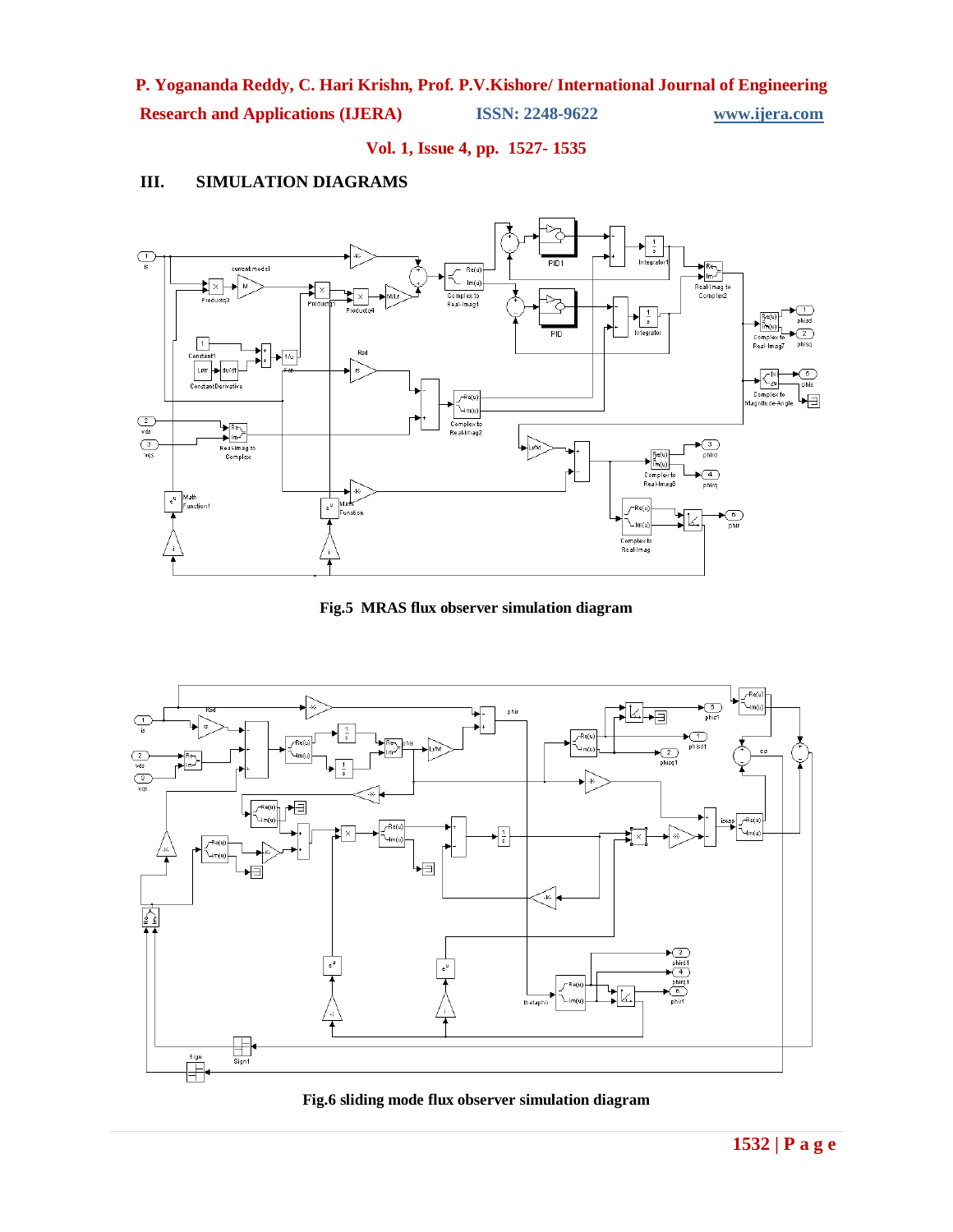**Research and Applications (IJERA) ISSN: 2248-9622 www.ijera.com**

**Vol. 1, Issue 4, pp. 1527- 1535**

# **IV. INDUCTION MACHINE PARAMETERS**

| $R_s = 7.83$ ohms     | % Stator resistance |
|-----------------------|---------------------|
| $R_r = 7.55$ ohms     | % Rotor resistance  |
| $L_s = 0.4751$ H      | % Stator inductance |
| $L_r = 0.4751$ H      | % Rotor inductance  |
| $M=0.4535$ H          | % Mutual inductance |
| $P=4$ :               | % Poles             |
| $J=0.013$             | % Inertia           |
| $V_{dc} = 2*155$      | %D C Link voltage   |
| $P=1.1$ kw            | % power             |
| $t_{\rm sc}=100e-6$ ; | % Sampling time     |
|                       |                     |





**Fig.**Error! No text of specified style in document.

**Torque and Speed results of SVM-DTC**



**Fig. 8 d-axis and q-axis stator fluxes of SVM-DTC**



**Fig. 9 Stator flux vector of SVM-DTC**



**Fig. 10 Rotor Speed, Motor Torque, Stator Current and Stator Flux magnitude results of SVM-DTC.**

ii. Simulation Results of MRAS flux observer based SVM-DTC





**Fig.11 Torque and Speed results of MRAS observer based SVM-DTC**

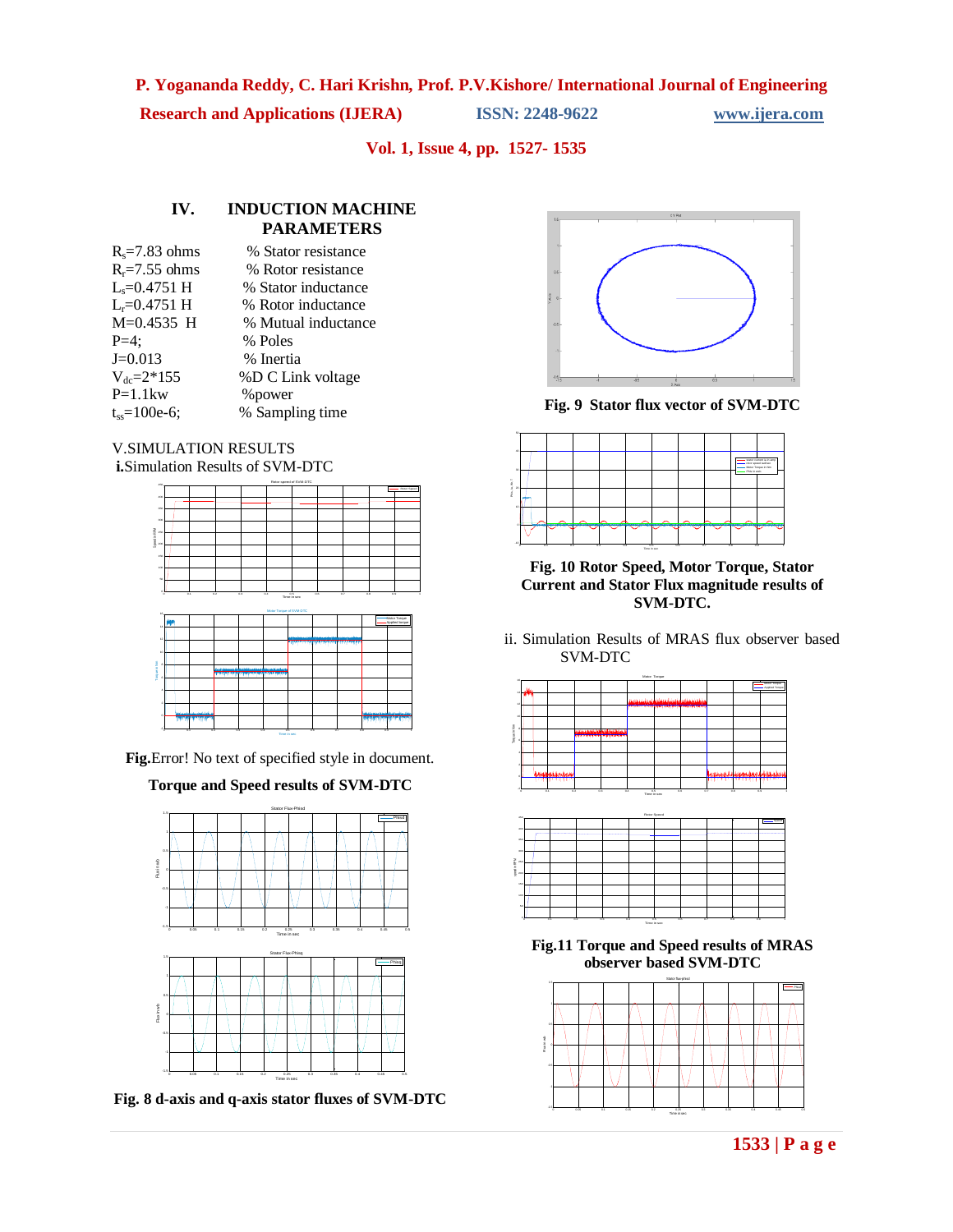**Research and Applications (IJERA)** ISSN: 2248-9622 www.ijera.com

**Vol. 1, Issue 4, pp. 1527- 1535**



**Fig.12 d-axis and q-axis fluxes of MRAS observer based SVM-DTC**



**Fig.13 Stator flux vector of MRAS observer based SVM-DTC**



**Fig.14 Rotor Speed, Motor Torque, Stator Current and Stator Flux magnitude results of MRAS observer based SVM-DTC**

# **V. CONCLUSIONS**

In this dissertation report, the Space Vector Modulation for DTC is studied thoroughly and implemented on MATLAB\_SIMULINK platform. Initially, the model of an induction machine is analyzed with its complete theoretical details and the required equations. This is the required foundation to understand the DTC schemes in detail. The results of classical DTC were compared with the SVM based DTC. It is observed that there is considerable torque reduction because of constant switching frequency. This scheme, while preserving the merits of classical DTC in transient period, brings in the satisfactory steady state operation. Further, DTC-SVM with two types of observers was simulated: Model Reference Adaptive System (MRAS) and Sliding mode flux observer. Both used two reference frames to avoid speed adaptation.

Finally conclusions are:

- DTC-SVM strategy realizes almost ripplefree operation for the entire speed range. Consequently, the flux, torque, and speed estimation is improved.
- The fast response and robustness merits of the classical DTC are entirely preserved.
- The switching frequency is constant and controllable. In fact, the better results are due to the increasing of the switching frequency. While for DTC a single voltage vector is applied during one sampling time, for DTC-SVM a sequence of six vectors is applied during the same time. This is the merit of SVM strategy.
- An improved MRAS estimator based on a full-order rotor flux estimator as reference model was proposed and tested at high and low speeds.
- Finally sliding mode flux observer based SVM-DTC was presented and it is observed that it is better suitable for nonlinear system, it has disturbance rejection property and is robust in nature.

### **REFERENCES**

- 1. I. Takahashi, T. Noguchi, "A New Quick-Response and High-Frequency Control Strategy of an induction Motor", *IEEE Trans Industrial Applications, 1985*
- 2. M. Depenbrok, "Direct Self-control of inverter fed machine," *IEEE Trans on Power Electronics vol.3, pp420-429, 1988.*
- 3. J. K. Kang and S.K SUI, "Torque ripple minimization strategy for direct torque control of induction motor," *IEEE-Industrial Applications Annual Meeting, 1998, pp. 438-443.*
- 4. P. Vas, "Sensorless Vector and direct Torque Control", *Oxford University Press, 1998.*
- 5. A.M. Trzynadlowski," Control of Induction Motors"*, Academic Press, 2001*
- 6. Bose B.K., "Modern Power Electronics and AC Drives", *Pearson Education, 4th Edition, 2004.*
- 7. D. Casadei, G. Sera, A Tani, "Stator flux Vector Control for high performance Induction Motor drives using Space Vector Modulation", *IEEE Trans. Power Electron., vol. 17, pp. 779–787, Sept. 2002.*
- 8. T. G. Habetler, F. Profumo, M. Pastorelli, and L. M. Tolbert, "Direct torque control of induction machines using space vector